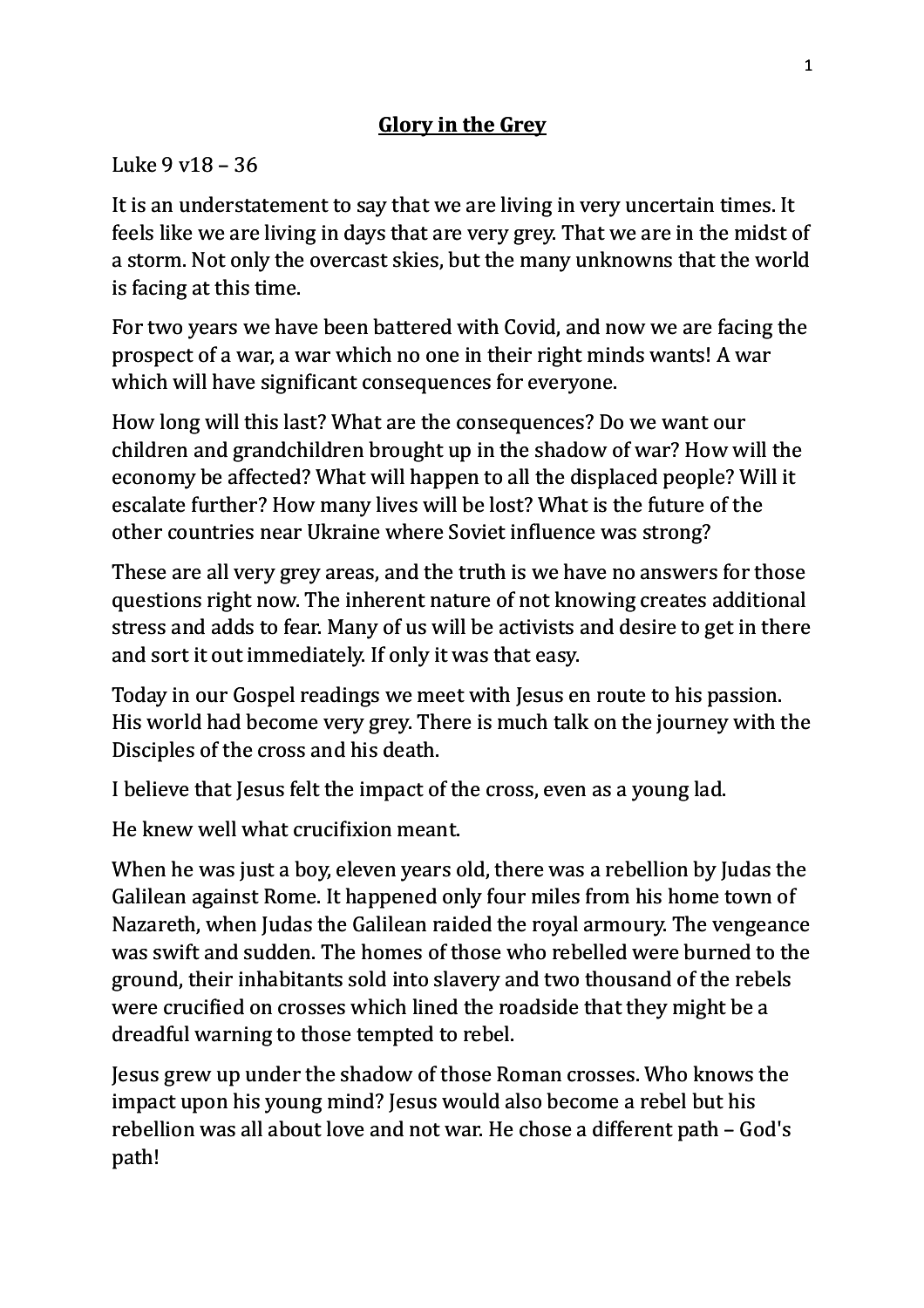The price of rebellion would lead him to the cross, he knew this and this is what he told his followers, that his departure would be soon, and it would be on a Roman cross, and if they were to come and follow him, they must be prepared to take up their cross also and follow him.

Jesus said that he must go to the cross. It's interesting to note that many times in Luke's Gospel, Jesus said he must do something.

Over and over again he told the Disciples that he must go to the cross. He knew that he had a destiny to fulfil. God's will was his will. He had no other object but to do upon earth what God had sent him to do.

But he knew that the cross was the door to a better world.

George MacLeod, founder of the Iona Community in Scotland, once offered these words of wisdom in his profound poem, *Glory in the Grey*.

*Almighty God … Sun behind all suns, Soul behind all souls … Show to us in everything we touch And in everyone we meet* The continued assurance of thy presence round us, Lest ever we should think thee absent. In all created things thou art there. *In every friend we have* The sunshine of thy presence is shown forth. *In every enemy that seems to cross our path, Thou art there within the cloud to challenge us to love. Show to us the glory in the grey. Awake for us thy presence in the very storm Till all our joys are seen as thee* And all our trivial tasks emerge as priestly sacraments *In the universal temple of thy love.*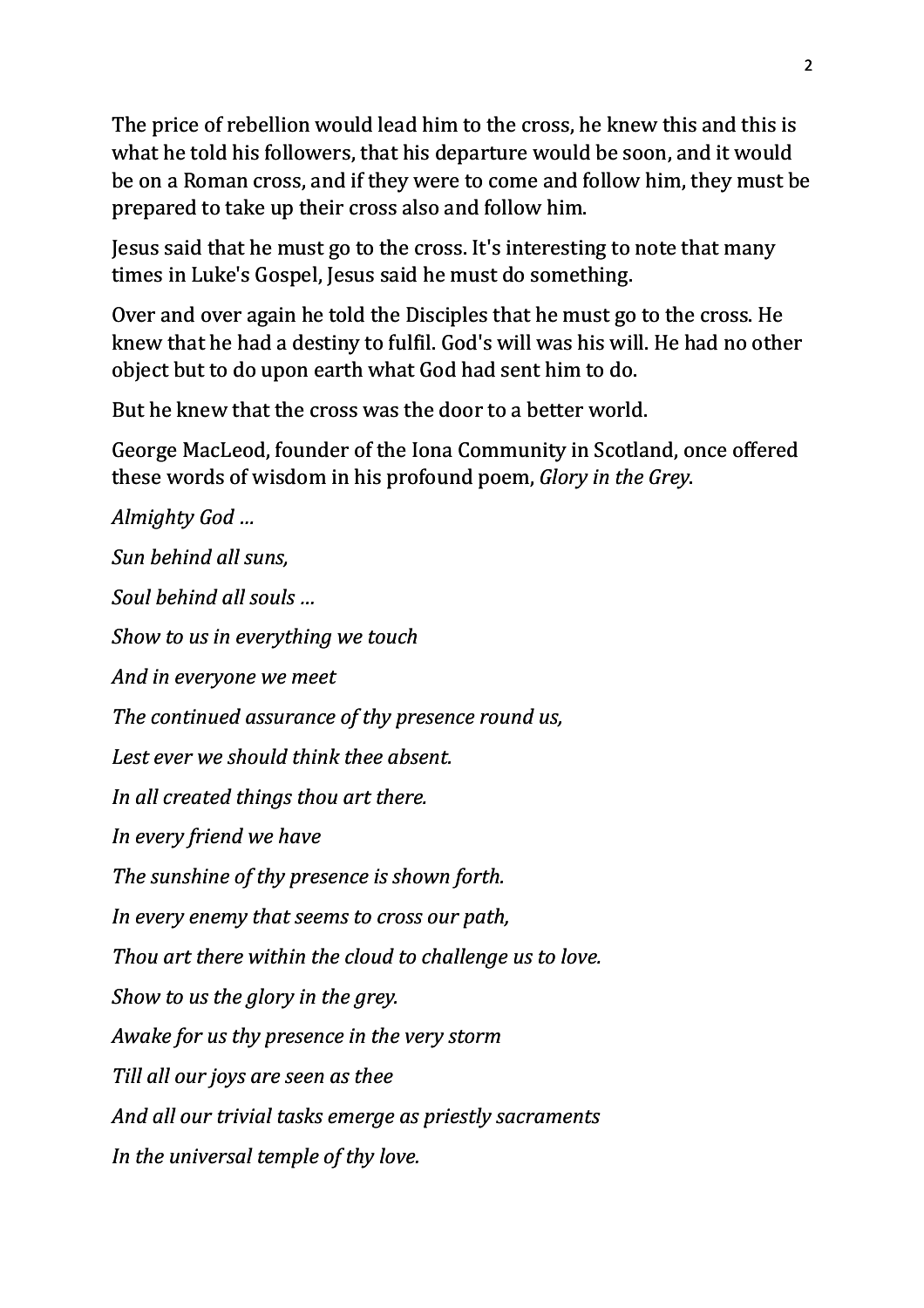How did Jesus deal with his grey moments?

That's what the Transfiguration is all about.

That's why they went up the Mount of Transfiguration  $-$  to pray.

Prayer brings a different understanding to every situation – prayer helps us to see things in a new light.

Today, in our challenging world, what can we do to make a difference? What can we do for Ukraine? How will our voice be heard?

In our readings today, we see how Jesus used his crisis and turned it into an opportunity to see that God was there within the cloud to challenge us to love.

To show to us the glory in the grey.

To awaken for him God's presence in the very storm

*Till all his joys are seen...* 

One thing we can and should do for Ukraine is pray, bring this grey situation to God in prayer.

The disciples saw things that day on the mountain that few, if any mortals have ever seen. They saw a glimpse of eternity. They saw the sun behind the sun.

They saw beyond the cross. This was a resurrection moment before the Resurrection. They saw Jesus as they would see him three days after his cross. 

They saw the appearance of his face shining and his clothes became as bright as a flash of lightning...How do you describe events beyond our understanding?

But one thing we do know is that this would have encouraged the Disciples,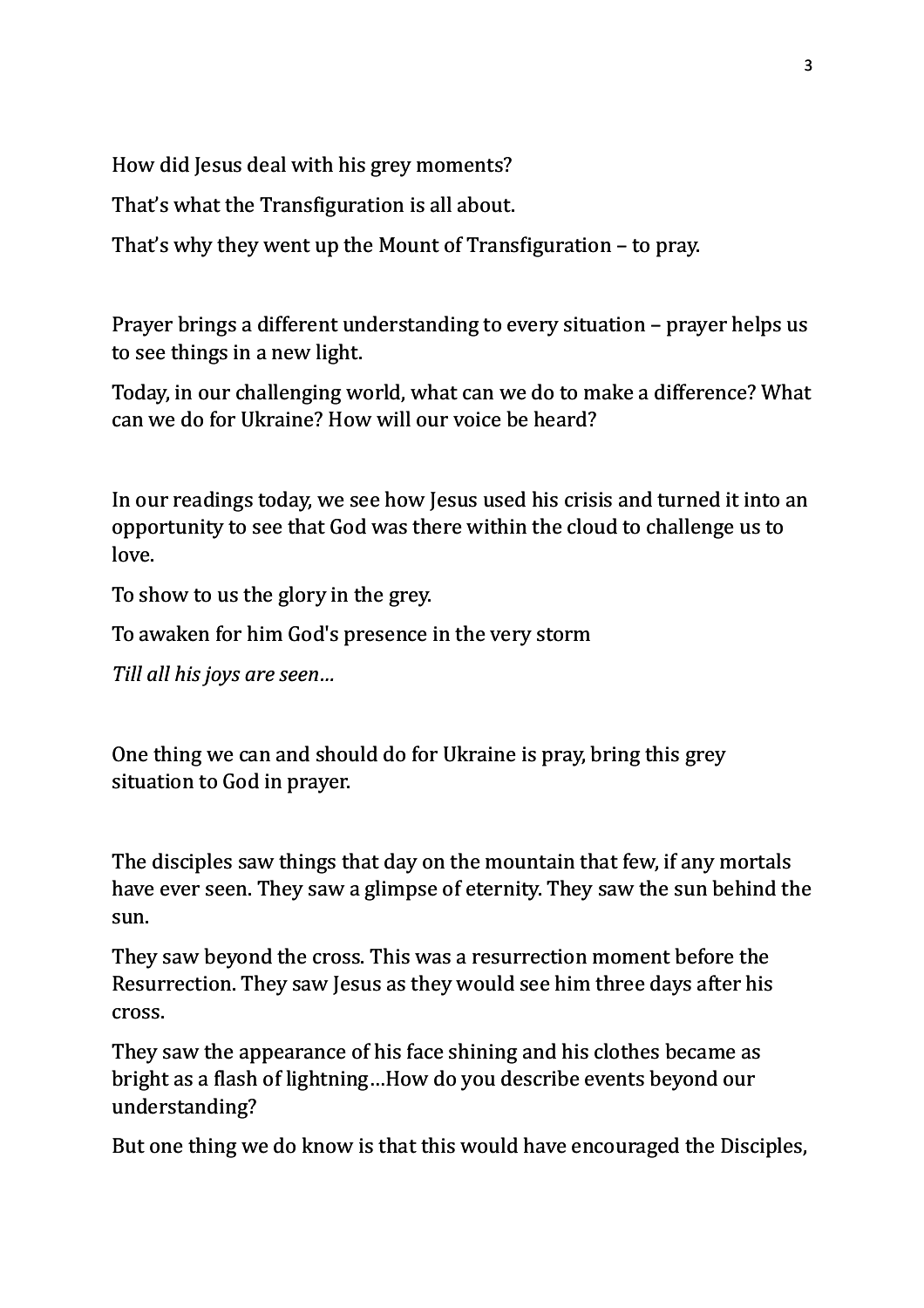It was as the cloud descended upon Jesus, in that moment of grey, that they were to hear the words, "This is my Son, whom I have chosen, listen to him".

God not only instructed Jesus, through Moses and Elijah, how to find his glory in the grey. He also gave the Disciples words to take back to their trivial tasks and see that all that they do has significant consequences in God's kingdom.

In their grey moment Jesus gave them a fresh glimpse of who he was and of what was to come!

Let us also take great comfort from this story today, in our grey moments, that there are good things laid up in store for all who would listen to and follow Christ. 

In the midst of the Ukrainian crisis, can we hear the voice of Jesus? Can we make room to meet with him and listen to his voice? What is he saying about this crisis?

His challenge to the disciples was this. Who do people say I am? Who do you say I am?

And that's the question that comes to us as we begin the journey to Easter? Who is Jesus for you? Is he real? Can he transform the darkest of moments? Is he interested in this war?

Is he walking with you in your dark valley? Is he in your pain as you see Him hanging from the cross? Is he with you as you climb the mountain of prayer and spend time with God?

The answer from the Gospels is Yes...Yes...Yes...He is...He understands, for he has been there!

This Wednesday we begin the journey of Lent, and this is always a time to see Jesus in a new light, to engage afresh with him, to know him in new and exciting ways.

But Jesus was not all about supernatural moments, more often than not he was in the valley of darkness, in the midst of people's problems and challenges!